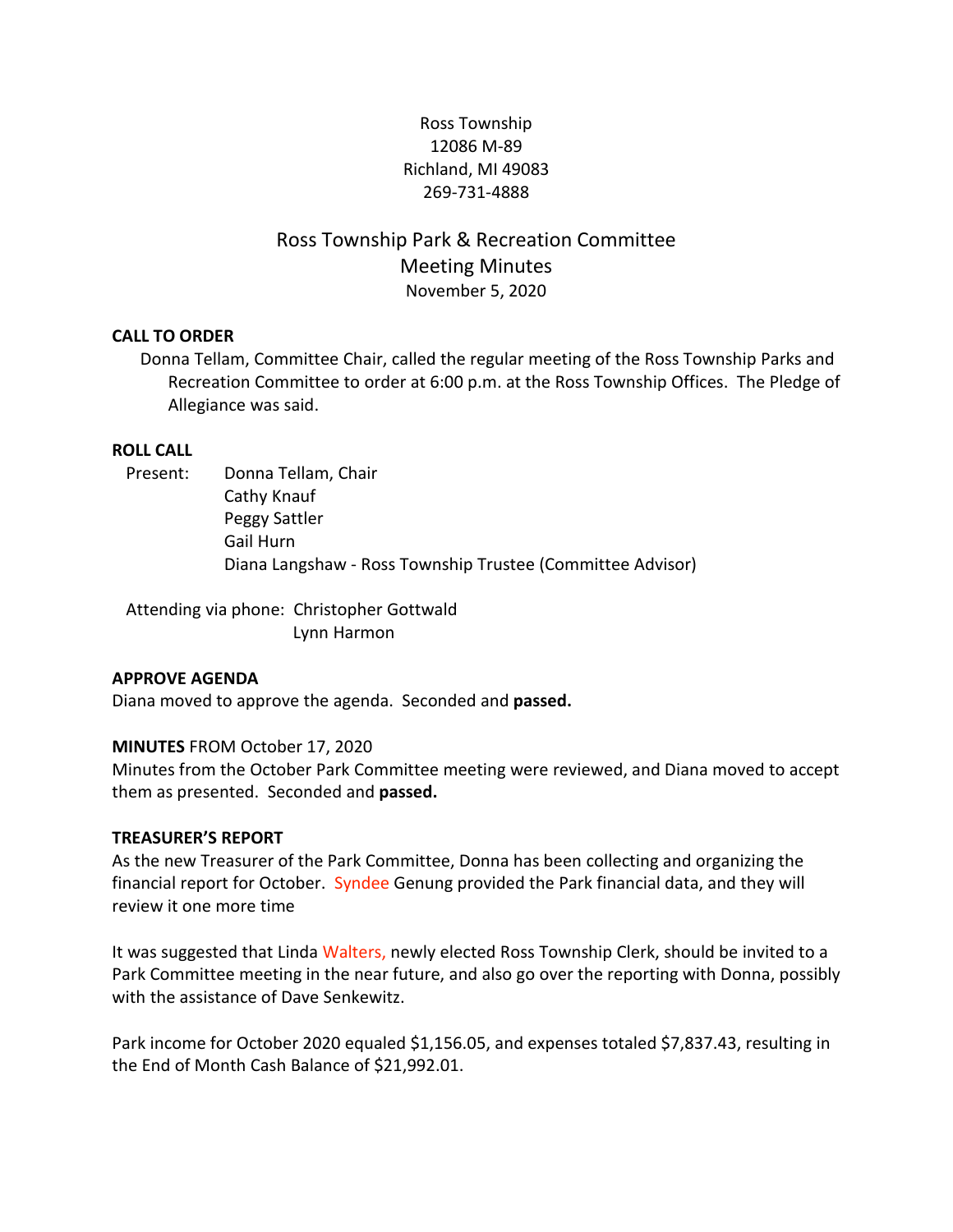Cash Carryover from FY2019-2020 equaled 25,845.22. Total revenues for FY 2020-2021 were \$28,500.00 for Total Revenues of \$ 51,535.57.

General Park expenditures, including salaries, maintenance, and sewer repairs were 32,800.00, for a YTD Balance of \$51,885.06.

Ross Township Park received two grants for the new playground and other repairs, of \$17,000 (I. S. Gilmore Foundation) and \$5,000 (Gull Lake Area Rotary Club). The GLARC planned expenses came out \$1,797.82 above the grant amount, and were deducted as general park expenses.

Gail moved to approve the October 17, 2020 Treasurer's Report. Seconded and **passed.**

#### **Public Comments**

None

#### **Old Business**

- A. Review of Accomplishments and Ideas for Future Projects
	- Donna provided lists of the planned goals and tasks for Park updates and repairs from 2019 and 2020, resulting in great improvement in the Park and visitor experience. The 2019 Park Site Visit Report had an extensive list of needed improvements to make it safe for families, as well as needed repairs and upkeep. Major progress included Spring 2019 repairs before opening the Park, including a new well and pump beach erosions tables, repairing a water leak in the attendant hut, replacing broken fixtures in the bathrooms, removal of toxic railroad ties, etc. The Park Committee also updated the Department of Natural Resources 5-Year Master Plan, including priorities to improve safety and accessibility for all: older adults, persons with a disability, and children.

Donna reported that the well and the rest of the Park was winterized today by Brent Gould.

## **Board/Park Rule and Rate Reviews**

Peggy and Cathy reviewed and compared the Park's Rules and Regulations with those of other nearby parks and recreational sites. They presented their findings for discussion, and will assemble a final list for consideration in January. Topics discussed included:

- a. Use of alcohol or marijuana, or other intoxicants should not be permitted on the premises. Likewise, no smoking of any substances, and no vaping or electronic cigarettes.
- b. No boats or trailers, since limited parking space would be a problem.
- c. Although park oversight has been much better this year under the management of Park Manager Nick Margol, a couple of incidents in the evening caused concern. Committee members expressed frustration that the deputy assigned to the park this year did not leave her patrol car when visiting the park or survey the area. In the past, the deputies would walk around the park, talk to people, possibly inspect coolers, and issue one or two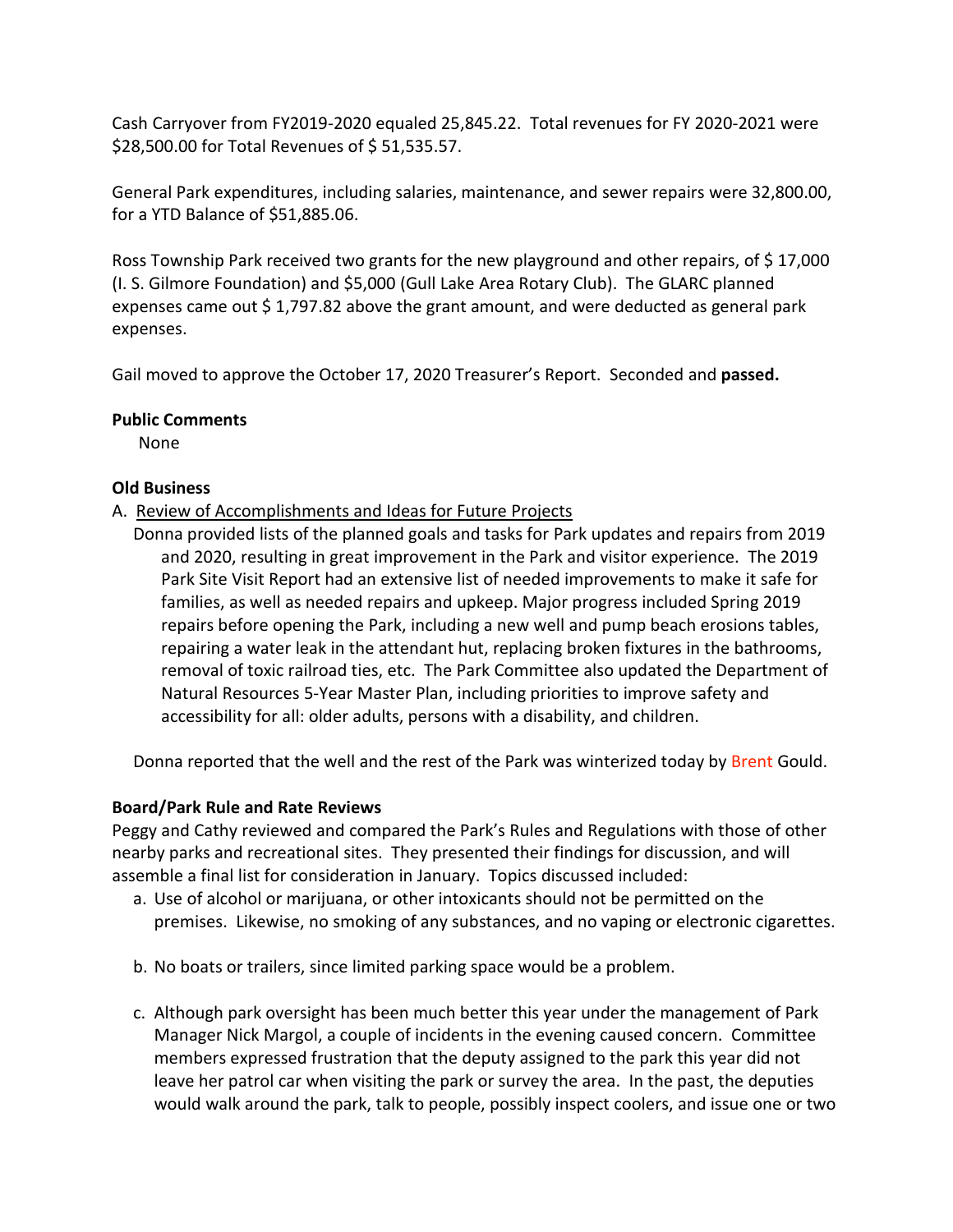citations when appropriate. This seemed to serve as a deterrent to negative behavior, taking any burden off park attendants.

Committee members agreed that stronger statements of expectations/action should be used to ask police to wall around, talk to people, and in general 'police' the park. The possibility of pulling the contract was discussed. In addition, the Park Manager should clearly Instruct the attendants to call dispatch for back up when needed.

- d. Peggy and Cathy were requested to insert Ross Township noise ordinance definitions into the park rules.
- e. No unlawful weapons or explosives, fireworks
- f. No glass containers
- g. Fines should increase for continued infractions, as in Prairieview, Comstock parks. If the police enforce rules early in the season, this should lessen incidents.
- h. No pets, not even in cars, except for service dogs.
- i. Liability for accidents in playground
- j. Visitors should use appropriate behavior on equipment, playground, and show respect for all visitors
- k. No posting of signs, advertising, etc. The committee felt strongly that the Park should be a non-partisan neutral space for all.
- l. Rules for using the Little Library, travel games (e.g. "Please bring back games when you are done"). Balls, badminton and other sports equipment will be kept in the attendant hut.
- m.Visitors should launch kayaks, sailboats, etc. from the south beach area. No one may moor a boat on a swim buoy.
- o. No Propane is allowed in the park for cooking grills, ovens. Charcoal grills are okay, but no open or ground campfires

## VII. New Business

#### Park Fees for 2021

Park fees should remain the same as last year. However, Daily or Seasonal Passes will required for visitors entering on foot. Neighbors of the Park, who have traditionally had free access on foot will be given laminated cards, one per family.